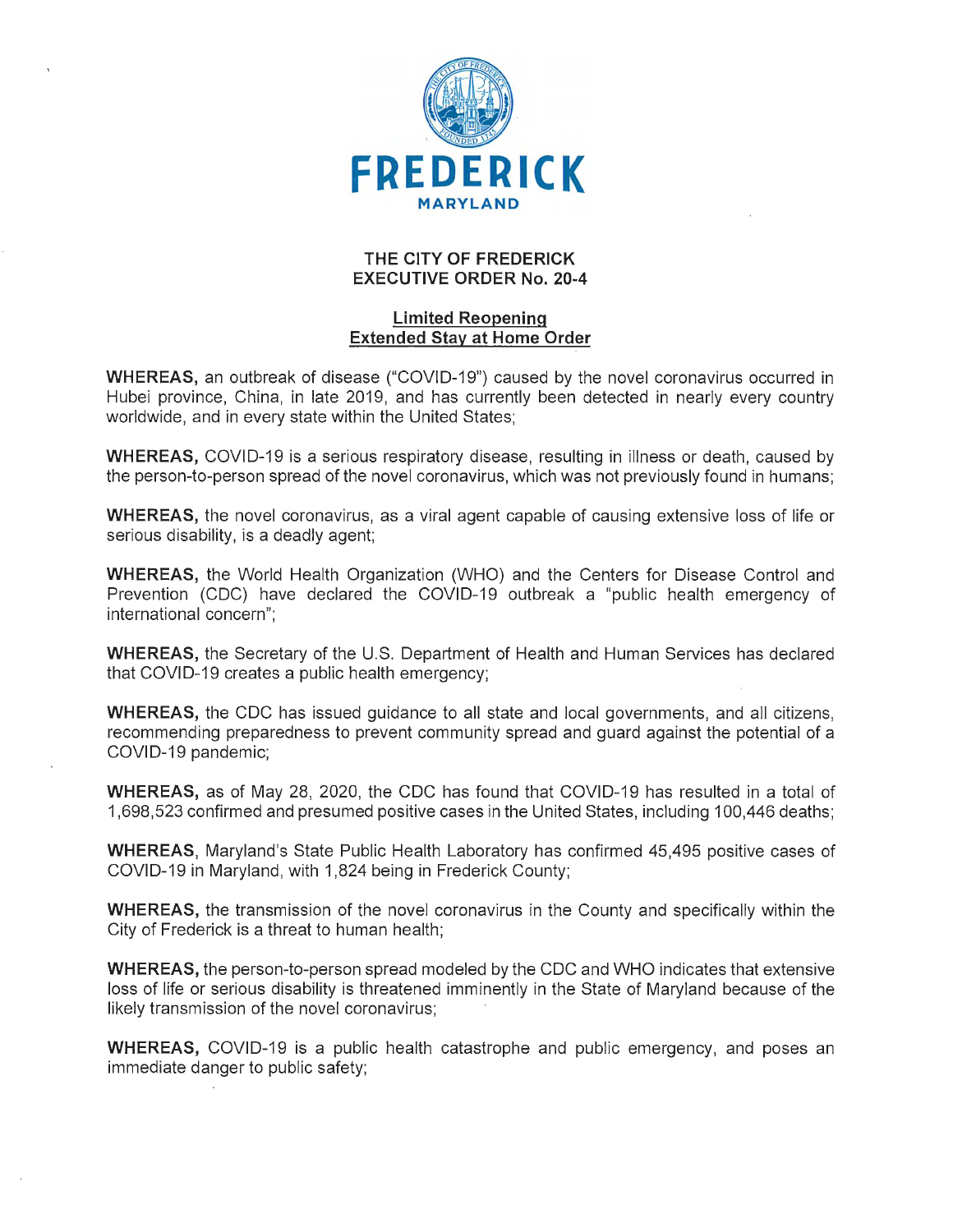**WHEREAS,** Governor Hogan issued a proclamation declaring a state of emergency for the State of Maryland on March 5, 2020 and renewed such state of emergency on March 17, 2020, April 10, 2020, and May 6, 2020;

**WHEREAS,** finding that the impending threat to the City of Frederick by COVID-19 was a catastrophic health emergency requiring the City of Frederick to deploy resources and implement the emergency powers of the Mayor to protect the health and safety of city residents, pursuant to the Maryland Annotated Code, Public Safety Article,§ 14-111, Mayor O'Connor issued Executive Order No. 20-1, declaring a local state of emergency, on March 13, 2020, and Executive Order No. 20-2, continuing such local state of emergency, on April 8, 2020;

**WHEREAS,** on May 13, 2020, Governor Hogan issued Executive Order No. 20-05-13-01, amending and restating his order of May 6, 2020, allowing reopening of certain business and facilities, subject to local regulation, permitting the expanded opening of certain businesses and activities, and authorizing political subdivisions to issue orders that are more restrictive than that order requiring any businesses, organizations, establishments, or facilities to close or modify their operations; and/or requiring individuals to remain indoors or to refrain from congregating if the political subdivision determines that doing so is necessary and reasonable to save lives or prevent exposure to COVID-19;

**WHEREAS,** on May 14, 2020, Frederick County Executive Jan Gardner issued Executive Order No. 01-2020, finding that the issuance of a local order more restrictive than Order 20-05-13-01 was necessary and reasonable to save lives or prevent exposure to COVID-19;

**WHEREAS,** because the conditions in Frederick County as stated in the County's abovereferenced order, including but not limited to the fact that Frederick County had not yet adequately achieved the goals of expanded testing, increased supply of personal protective equipment, and robust-contact tracing upon which Governor Hogan's Order 20-05-13-01 was premised, held true within the City of Frederick as well, Mayor O'Connor determined that it was in the best interests of the City of Frederick to issue an order consistent with the County's Order No. 01-2020;

**WHEREAS,** accordingly, Mayor O'Connor issued Executive Order No. 20-3 on May 15, 2020, which made certain actions effective as of 5:00 P.M. on May 29, 2020;

**WHEREAS,** on May 27, 2020, Governor Hogan issued Order No. 20-05-27-01, amending and restating the order of May 13, 2020, allowing reopening of certain businesses and facilities, subject to local regulation;

**WHEREAS,** section 3 of Executive Order No. 20-3 provided that before May 29, 2020, the Mayor, in consultation with the County Executive and the Frederick County Health Officer, would review the trends in the applicable statistics, and likewise the County Executive has engaged in such review and has determined that certain revisions to the County's Order No. 01-2020 are appropriate and has accordingly issued a new order, to wit, the County's Order No. 02-2020;

**WHEREAS,** the County's Order No. 02-2020 states that the more restrictive requirements thereof apply and prevail over any less restrictive requirements of the Governor's Orders 20-05-13-01 and 20-05-27-01 and that in all other respects, the Governor's orders apply within Frederick County;

**WHEREAS,** Mayor O'Connor has determined that is in the best interests of the City of Frederick to issue an order consistent with the County's Order No. 02-2020.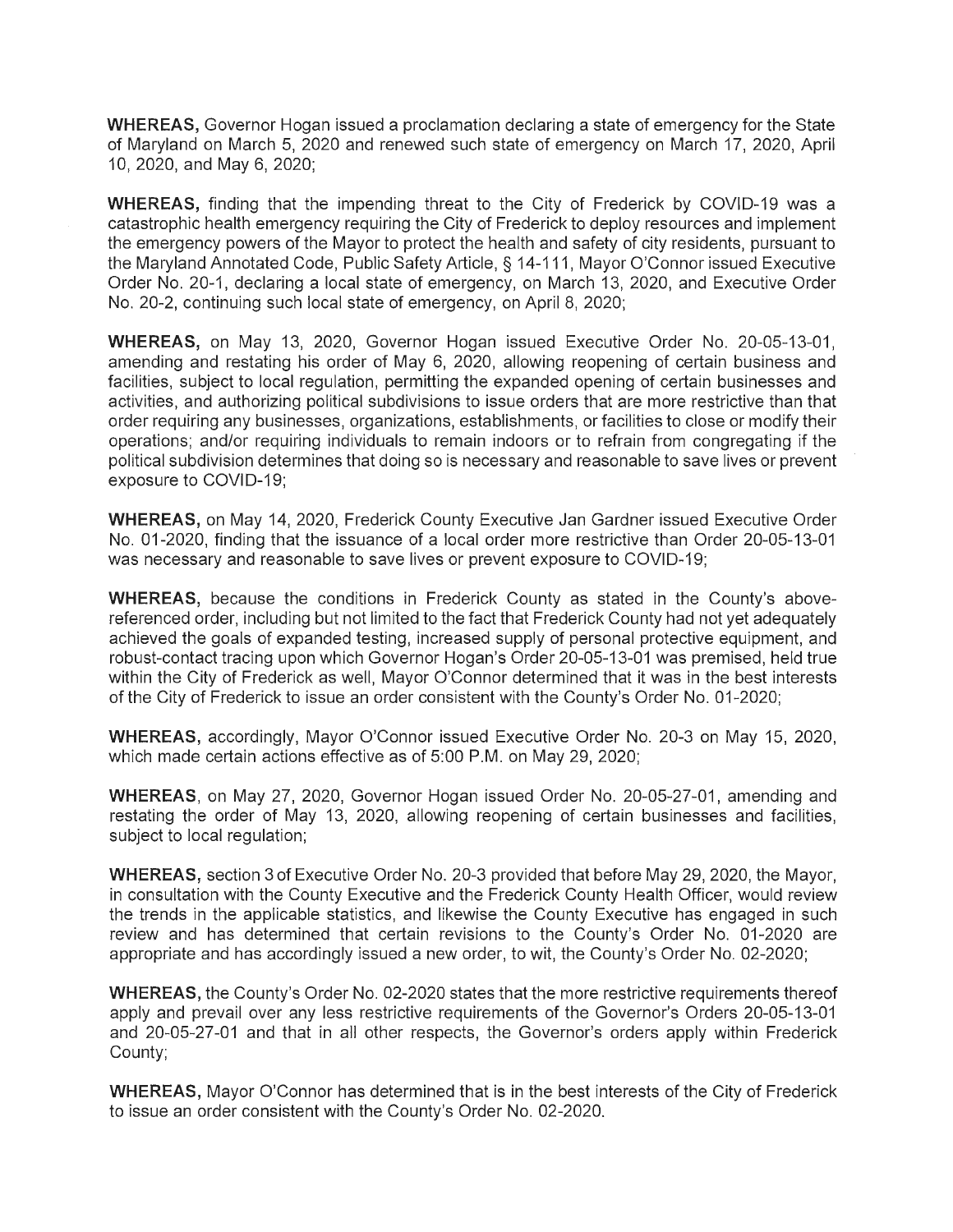## **NOW, THEREFORE, BE IT DECLARED BY THE MAYOR OF THE CITY OF FREDERICK, MARYLAND,** that:

- **1.**  Emergency. A state of emergency and catastrophic health emergency exists within the City of Frederick.
- **2.**  Application of Governor's Orders. In the City of Frederick, the more restrictive requirements of this executive order apply and prevail over any less restrictive requirements of the Governor's orders 20-05-13-01 and 20-05-27-01. In all other respects, the Governor's orders apply within the City of Frederick.
- **3.**  Personal Service Establishments.
	- **i.** Effective as of 5:00 p.m. on May 29, 2020, certain personal service establishments may open to the public in accordance with the Governor's orders, except as otherwise provided herein.
	- **ii.** In the City of Frederick, a personal services establishment must establish special/morning hours for seniors and other vulnerable residents before opening to other customers .
- **4.**  Religious Facilities.
	- **i.** Effective as of 5:00 p.m. on May 29, 2020, churches, synagogues, mosques, temples, and other similar religious facilities of any faith may open to the general public in accordance with the Governor's orders, except as otherwise provided herein.
	- **ii.** In the City of Frederick, no more than 250 individuals may occupy a religious facility at any one time.
	- **iii.** A religious facility may apply to the Mayor for an exception to allow more than the 250 individual maximum by providing a plan that demonstrates that all relevant precautions have been satisfied and that the religious facility may be safely occupied by more than 250 individuals. In determining whether to grant this exception, the Mayor or his designee shall consult with the Frederick County Health Officer.
- **5.**  Effectiveness. Executive Order No. 20-03 remains in effect until 5:00 p.m. on May 29, 2020, but upon this executive order becoming effective at 5:00 p.m. on May 2020, Executive Order No. 20-3 is superseded and is no longer in effect except as restated in this executive order.

Dated at FREDERICK, MARYLAND, this 29<sup>th</sup> day of May, in the year of 2020, at  $\frac{3}{2}$ :  $\frac{25}{9}$  m.

W. Scrie

Michael C. O'Connor Mayor, The City of Frederick